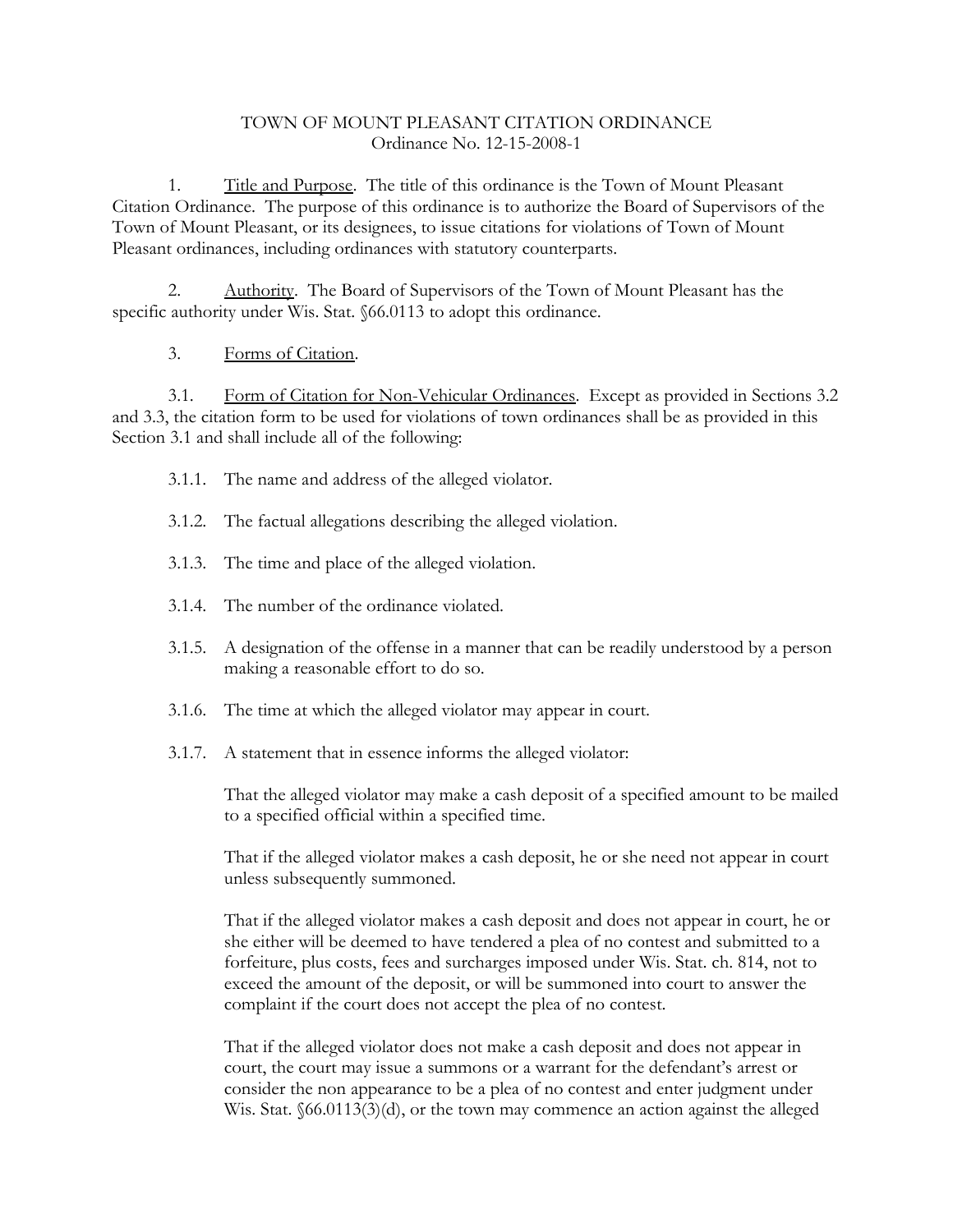violator to collect the forfeiture plus costs, fees and surcharges imposed under Wis. Stat. ch. 814.

That if the court finds the violation involves an ordinance that prohibits conduct that is the same as or similar to conduct prohibited by state statute punishable by fine or imprisonment or both, and that the violation resulted in damage to the property of or physical injury to a person other than the alleged violator, the court may summon the alleged violator into court to determine if restitution should be ordered under Wis. Stat. §800.093.

3.1.8. A direction that if the alleged violator elects to make a cash deposit, the alleged violator shall sign an appropriate statement that accompanies the citation to indicate that he or she read the statement required under Wis. Stat.  $\delta$ 66.0113(1)(b)(7) (the contents of which appear in Section 3.1.7 hereof) and shall send the signed statement with the cash deposit.

3.1.9. Any other information as may be deemed necessary.

3.2. Form of Citation for Traffic Regulation Violations. In traffic regulation violations, except for parking regulation violations, the uniform traffic citation form specified in Wis. Stat. §345.11 shall be used.

3.3. Form of Citation for ATV and Boat Regulation Violations. For violations of town ordinances enacted in accordance with Wis. Stat. §23.33(11)(am) (all terrain vehicles) or Wis. Stat. §30.77 (boats), the citation form specified in Wis. Stat. §23.54 shall be used.

4. Schedule of Cash Deposits. The schedule of cash deposits that is Exhibit A to this ordinance shall apply to violations of the town ordinances referred to therein, which includes for each listed violation costs, fees and surcharges imposed under Wis. Stat. ch. 814.

5. Deposits to be Made with Clerk of Green County Circuit Court. Cash deposits for violations of town ordinances shall be made with the Clerk of the Green County Circuit Court, Green County Court House, Monroe, WI 53566. Receipts shall be given for cash deposits.

6. Issuance and Service of Citations. Citations may be issued under this ordinance by the Board of Supervisors of the Town of Mount Pleasant, or by the Sheriff of Green County, Wisconsin or his or her deputy, upon his or her written approval. Citations may be served by any member of the Board of Supervisors of the Town of Mount Pleasant or by the Clerk of the Town of Mount Pleasant or by the Sheriff of Green County, Wisconsin, or his or her deputy, upon the Sheriff's or deputy's written approval.

7. Relationship to Other Laws. The adoption of this ordinance and authorization of citations hereunder does not preclude the town from adopting any other ordinance or providing for enforcement of any law or ordinance by other means. The issuance of a citation under this ordinance does not preclude the town from proceeding under any other ordinance or law relating to the same or other subject matter as the ordinance or law being enforced by citation. Proceeding under any other law or ordinance does not preclude the issuance of a citation under this ordinance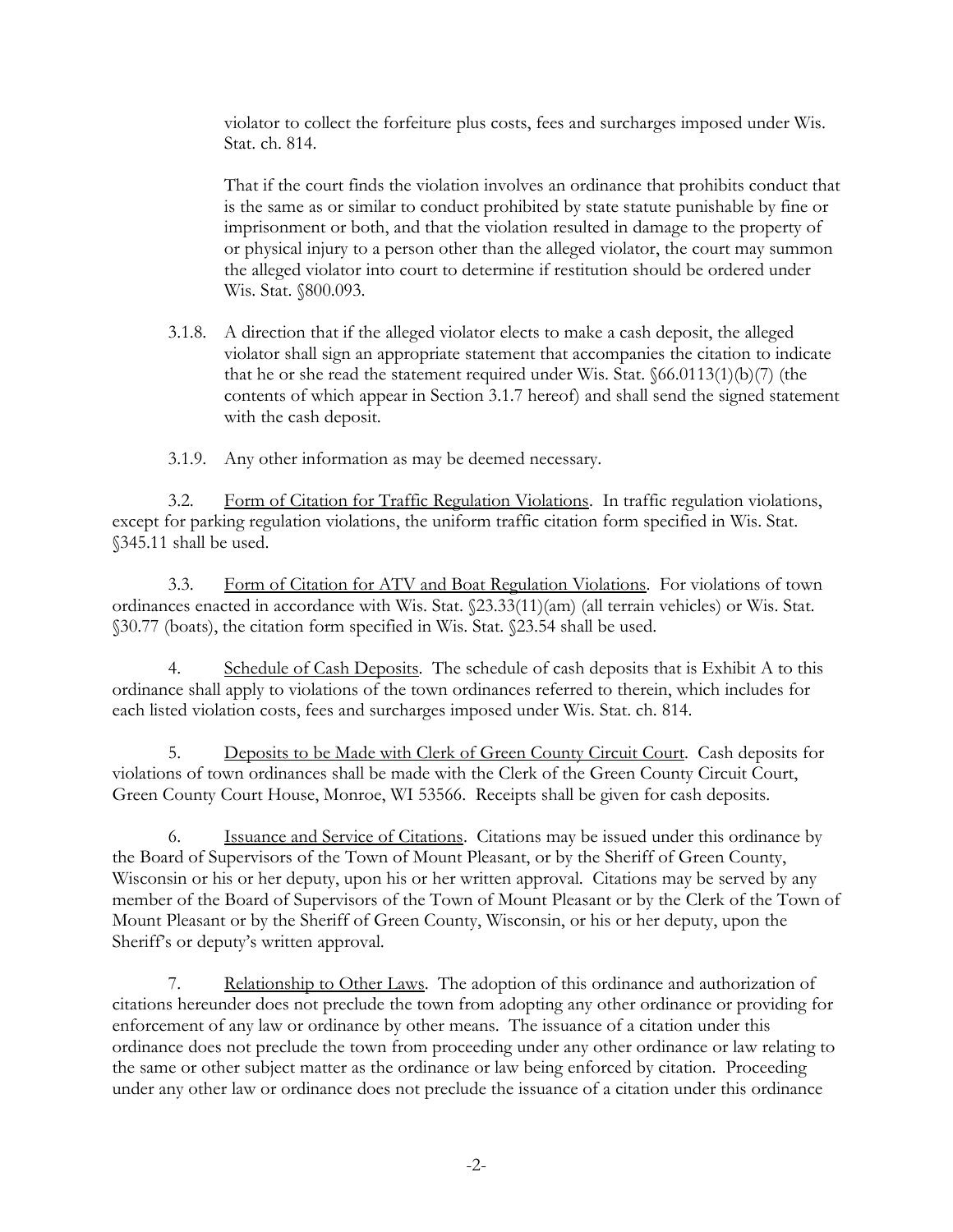relating to the same or any other subject matter as the law or ordinance under which proceedings are initiated.

8. Severability. If any provision of this ordinance or its application to a person or circumstance is held to be invalid, the invalidity does not affect other provisions or applications of this ordinance that can be given effect without the invalid provision or application, and to this end, the provisions of this ordinance are severable.

9. Effective Date. This ordinance is effective thirty days after posting in accordance with Wis. Stat. 60.80.

The foregoing ordinance was adopted at a regular meeting of the Board of Supervisors of the Town of Mount Pleasant on December 15, 2008.

Vote: Three for, no against.

Tim Feller, Chairman

Posted in three public places on December  $_16$ ,  $_2008$ .

\_\_\_\_\_\_\_\_\_\_\_\_\_\_\_\_\_\_\_\_\_\_\_\_\_

Sally Roe, First Supervisor

Dan Karlen, Clerk

Michael Gengler, Second Supervisor